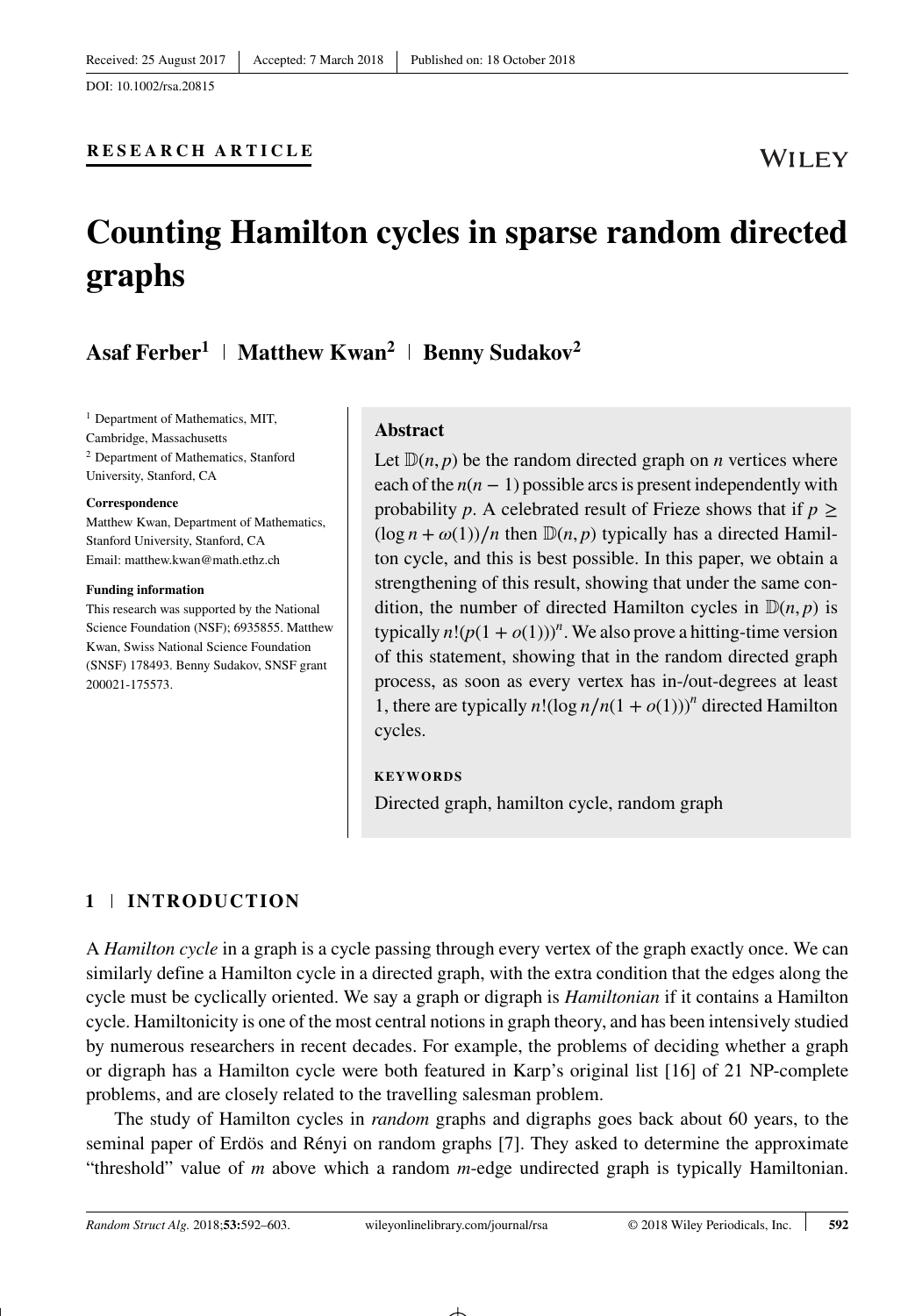This question was famously resolved by Pósa [21] and Korshunov [17], pioneering the use of a "rotation-extension" technique. There were a number of further improvements by different authors, leading to the sharp "hitting time" result of Bollobás [3] and Ajtai, Komlós and Szemerédi [1]. A subsequent natural question (connected to "robustness" of Hamiltonicity, see for example [22, Section 2]) is to estimate the *number* of Hamilton cycles in a random graph at or above this threshold. For example, Cooper and Frieze [5] proved that above the (hitting-time) threshold for Hamiltonicity, random graphs have at least (log *n*)<sup>(1- $\epsilon$ )<sup>*n*</sup> Hamilton cycles for any fixed  $\epsilon > 0$ . More recently, Glebov and Krivelevich</sup> [13] proved that if *m* is above this Hamiltonicity threshold, then a random *m*-edge undirected graph in fact has  $n! (m/(n/2)(1 + o(1)))$ <sup>n</sup> Hamilton cycles. See also the work of Janson [14] on the number of Hamilton cycles in denser random graphs.

In this paper, we are interested in corresponding questions in the directed case. Such questions have generally turned out to be harder, as there is no general tool comparable to Pósa's rotation-extension technique. We will give a more precise account of the existing work in this area, so we take the opportunity to formally define the different basic models of random digraphs. Let  $D(n, p)$  be the random digraph on the vertex set  $[n] := \{1, \ldots, n\}$  where each of the  $N := n(n-1)$  possible directed edges  $(v, w)$  (with  $v \neq w$ ) is present independently with probability p. Let  $\mathbb{D}(n, m)$  be the random digraph consisting of a uniformly random subset of exactly *m* of the possible edges. We also define the random digraph *process*, as follows. Let

$$
e_1 = (v_1, w_1), e_2 = (v_2, w_2), \dots, e_N = (v_N, w_N)
$$

be a random ordering of the ordered pairs of distinct vertices, and let  $D_m = \{e_1, \ldots, e_m\}$ . All three of these models are very closely related: for each *m*, the marginal distribution of  $D_m$  is precisely  $\mathbb{D}(n,m)$ , and for  $p = m/N$ , the models  $\mathbb{D}(n, m)$  and  $\mathbb{D}(n, p)$  are in a certain sense "asymptotically equivalent" (see [15, Corollary 1.16]).

One of the first important insights concerning Hamilton cycles in random digraphs, due to McDiarmid [19], is that one can use coupling arguments to compare certain probabilities between  $\mathbb{D}(n, p)$ and the random undirected graph  $\mathbb{G}(n, p)$  (see [9] for more recent applications of McDiarmid's idea). In particular, using the known optimal results for  $\mathbb{G}(n, p)$ , McDiarmid's work implies that if  $p \geq (\log n + \log \log n + \omega(1))/n$  $p \geq (\log n + \log \log n + \omega(1))/n$  $p \geq (\log n + \log \log n + \omega(1))/n$  then  $\mathbb{D}(n, p)$  a.a.s.<sup>1</sup> has a Hamilton cycle. However, this is not optimal. Frieze [12] later designed an algorithm to show that if  $p \geq (\log n + \omega(1))/n$  then a.a.s.  $\mathbb{D}(n, p)$ has a Hamilton cycle, which is best possible. In fact he proved a "hitting time" version, as follows. Let

$$
m_* = \min\left\{m : \delta^+(D_m), \delta^-(D_m) \ge 1\right\}
$$

be the first point in time that in the random digraph process, all the in-/out-degrees are at least one. Clearly, if  $m < m^*$  then  $D_m$  cannot have a directed Hamilton cycle; Frieze proved that  $D_{m_*}$  a.a.s. has a directed Hamilton cycle.

Regarding the number of Hamilton cycles in random digraphs, Janson's methods (see [14, Theorems 10 and 11]) give precise control over this number in  $\mathbb{D}(n, p)$  for  $p \gg n^{-1/2}$  (this notation means  $p = \omega(n^{-1/2})$ ), but the case of sparse random digraphs seems more challenging. The previous best result was due to Ferber and Long [11] (improving an earlier result [10]), that if  $p \gg \log n \log \log n/n$ then  $\mathbb{D}(n, p)$  a.a.s. has  $n! (p(1 + o(1)))^n$  Hamilton cycles. Here we obtain the optimal result that the same estimate holds as soon as the hitting time for existence is reached. Our proof is relatively short, using

<span id="page-1-0"></span><sup>1</sup>By "asymptotically almost surely," or "a.a.s.," we mean that the probability of an event is 1 − *o*(1). Here and for the rest of the paper, asymptotics are as  $n \to \infty$ .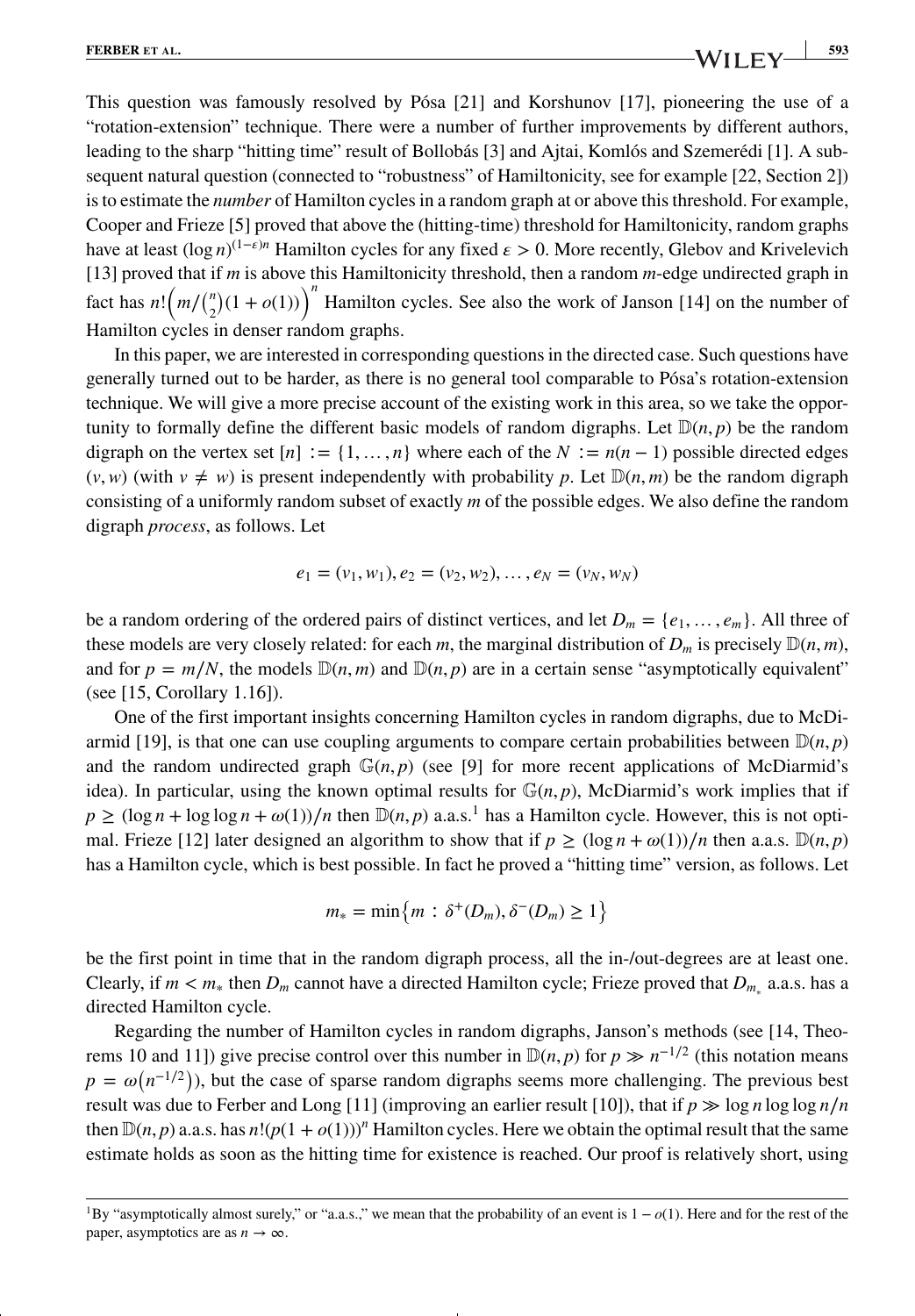Frieze's machinery for proving existence of Hamilton cycles, permanent estimates, some elementary facts about random permutations and simple double-counting arguments.

**Theorem 1** *If*  $m = n \log n + \omega(n)$  *then*  $D_m$  *a.a.s.* has n!  $(p(1 + o(1)))^n$  directed Hamilton cycles, *where p* =  $m/N = m/(n(n-1))$ .

**Theorem 2** *D<sub>m<sup>∗</sup></sub> <i>a.a.s.* has n!  $(p(1+o(1)))^n$  directed Hamilton cycles, where  $p = \log n/n$ .

## **1.1 Notation**

We use standard graph-theoretic notation throughout. Directed edges are ordered pairs of vertices, and the set of edges of a digraph *D* is denoted  $E(D)$ . The minimum in-degree of *D* is denoted  $\delta^{-}(D)$ , and the minimum out-degree is denoted  $\delta^+(D)$ .

We also use standard asymptotic notation throughout, as follows. For functions  $f = f(n)$  and  $g =$  $g(n)$ , we write  $f = O(g)$  to mean that there is a constant *C* such that  $|f| \leq C|g|$ ,  $f = \Omega(g)$  to mean that there is a constant  $c > 0$  such that  $f \ge c|g|$ ,  $f = \Theta(g)$  to mean that  $f = O(g)$  and  $f = \Omega(g)$ , and  $f = o(g)$ ,  $g = \omega(f)$  or  $f \ll g$  to mean that  $f/g \to 0$  as  $n \to \infty$ . By "asymptotically almost surely," or "a.a.s.," we mean that the probability of an event is  $1 - o(1)$ .

For a positive integer *n*, we write [*n*] for the set  $\{1, 2, \ldots, n\}$ , and write [*n*]<sup>2</sup> for the set of ordered pairs of such integers. For a real number *x*, the floor and ceiling functions are denoted  $|x| = \max\{i \in \mathbb{R}\}$  $\mathbb{Z}: i \leq x$  and  $[x] = \min\{i \in \mathbb{Z}: i \geq x\}$ . Finally, all logs are base *e*.

## **2 PROOF OUTLINE AND INGREDIENTS**

The upper bounds in Theorems 1 and 2 will follow from a straightforward application of Markov's inequality, so the important contribution of this paper is to establish the lower bounds. The essential ingredient of their proofs is the machinery of Frieze [12] which he developed to show existence of a Hamilton cycle in *Dm*<sup>∗</sup> . A *1-factor* in a digraph *D* is a spanning subgraph with all in-/out-degrees equal to 1; equivalently it is a union of directed cycles spanning the vertex set of *D*. Very roughly speaking, Frieze's approach was to expose the edges of *Dm*<sup>∗</sup> in two "phases". In the edges of the first phase, he proved the existence of a special kind of 1-factor, and then the edges of the second phase were used to transform this 1-factor into a Hamilton cycle. Our general approach is to use permanent estimates to show the existence of *many* 1-factors in the first phase, and then use Frieze's tools and a random permutation trick to show that most of these can be completed to a Hamilton cycle. This approach only accesses a small fraction of all the Hamilton cycles in *Dm*<sup>∗</sup> , so we will then use some double-counting arguments to finish the proof.

Now we give a more precise outline of our proof approach. In order to state Frieze's machinery as a lemma, we first introduce some definitions that will continue to be used throughout the paper. First, we consider some alternative models of random digraphs with loops. Let  $\mathbb{D}'(n, p)$  be the random digraph where each of the  $n^2$  possible directed edges (including loops) is present with probability  $p$ independently. Let  $e'_1, \ldots, e'_{n^2}$  be a random ordering of the pairs in  $[n]^2$ , let  $D'_m = \{e'_1, \ldots, e'_m\}$ , and let  $m'_{*} = \min\{m : \delta^{+}(D'_{m}), \delta^{-}(D'_{m}) \ge 1\}$ . Couple  $(e_{m})_{m}$  and  $(e'_{m})_{m}$  in such a way that for every  $m \le N$ , every non-loop edge of  $D'_m$  is also in  $D_m$ .

Next, as in Frieze's paper define

$$
m_0 = \lfloor n \log n - n \log \log \log n \rfloor, \quad m_1 = \lfloor n \log n + n \log \log \log n \rfloor, \quad m_3 = \left\lceil \frac{2}{3} n \log n \right\rceil. \tag{1}
$$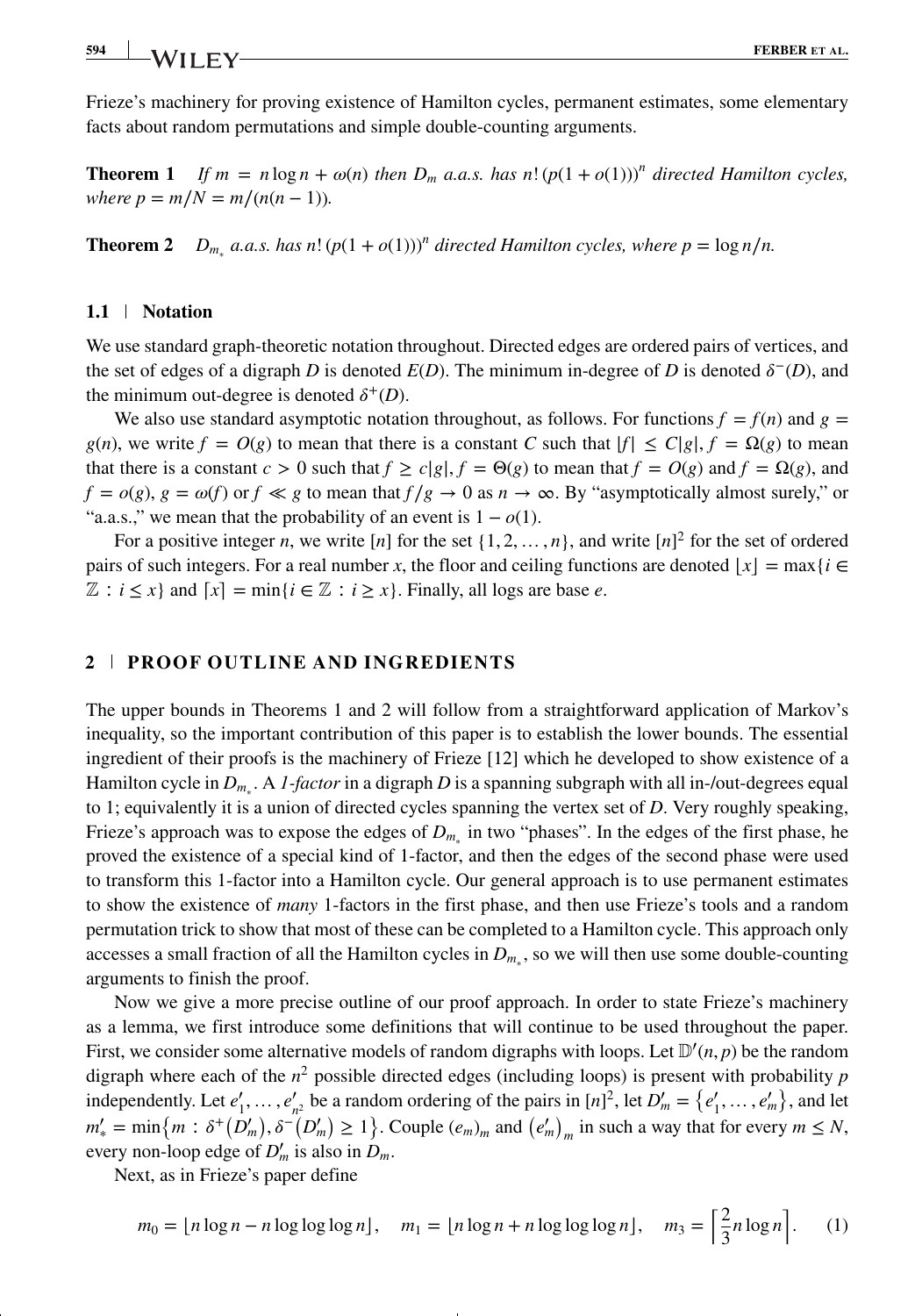As in Section 4 of Frieze's paper, it is straightforward to show that a.a.s.  $m_0 \le m_*, m'_* \le m_1$  (we remark that our random variable *m*<sup>∗</sup> is called *m*<sup>∗</sup> in Frieze's paper). The following lemma easily follows from Frieze's methods. In Section 3, for the convenience of the reader we will explain how this lemma can be directly deduced from specific parts of Frieze's paper and parts of a paper of Lee, Sudakov and Vilenchik [18] which gives a different presentation of Frieze's approach. Say a 1-factor in a digraph is *good* if it has *O*(log log *n*) loops, and *O*(log *n*) cycles in total.

**Lemma 3** *Let* LARGE *be the set of vertices whose in-/out-degrees are at least*  $\lceil 3 \log n / \log \log n \rceil$ *in*  $D'_{m_3}$ *. Let*  $D'_*$  *consist of*  $D'_{m_3}$ *, in addition to the set of edges of*  $D'_{m'_*}$  *that involve a vertex not in LARGE. Then, the following hold.*

- *(1) D*′ <sup>∗</sup> *a.a.s. has a 1-factor.*
- *(2) D*′ <sup>∗</sup> *a.a.s. satisfies the following properties.*
	- $(a) |LARGE| = n O(\sqrt{n});$
	- *(b)* there are no two points in  $[n]\$ LARGE within distance 10 in  $D'_{*}$ ;
	- *(c) every cycle in D*′ <sup>∗</sup> *which has length at most 3 is contained in* LARGE*;*
	- *(d)* every vertex in  $D'_{*}$  has in-/out-degree at most  $\log^{2} n$ .
- *(3) Conditioning on D*′ <sup>∗</sup> *satisfying (2), for any good 1-factor M ⊆ D*′ <sup>∗</sup>*, a.a.s. Dm*<sup>∗</sup> *contains a directed Hamilton cycle sharing*  $n - O(\log^2 n)$  *edges with* M.

To prove Theorems 1 and 2, it will essentially suffice to estimate the number of good 1-factors in  $D'_{*}$ . Indeed, by Markov's inequality and Lemma 3, a.a.s. almost all of these can be completed to a Hamilton cycle in  $D_{m_*}$ , giving an a.a.s. estimate for the number of Hamilton cycles in  $D_{m_*}$  that are almost completely contained in  $D'_{*}$ . Simple double-counting arguments can then be used to leverage this estimate into an appropriate a.a.s. lower bound on the total number of Hamilton cycles in *Dm* or  $D_m$ .

Now, in order to estimate the number of good 1-factors in *D*<sup> $′<sub>∗</sub>$ , we will initially ignore the goodness</sup> requirement and give an a.a.s. lower bound on the total number of 1-factors in *D*<sup>'</sup> (in Lemma 6 in the next section). This will be accomplished with a greedy matching argument combined with the following lemma of Glebov and Krivelevich [13, Lemma 4]. This lemma conveniently summarizes the application of the Ore-Ryser theorem [20] and Egorychev-Falikman theorem [6, 8] to give a lower bound for the number of 1-factors in a pseudorandom almost-regular digraph. (We remark that the statement of [13, Lemma 4] is for oriented graphs, but the proof applies equally well in the setting of arbitrary directed graphs.)

**Lemma 4** *Let D be a directed graph on* [*n*] *(with loops allowed), and consider some*  $r = r(n)$  $\gg$ log log *n. Suppose that all in-degrees and out-degrees of G lie in the range*

$$
\left(1 \pm \frac{4}{\log \log n}\right) r
$$

*and suppose that for any*  $X_1, X_2 \subset [n]$  *with*  $|X_1|, |X_2| \leq \frac{3}{5}n$ , the number of edges from  $X_1$  to  $X_2$  *is at most* 

$$
\frac{4r}{5}\sqrt{|X_1||X_2|}.
$$

*Then G contains at least*

$$
\left(\frac{r-o(r)}{e}\right)^n
$$

*1-factors.*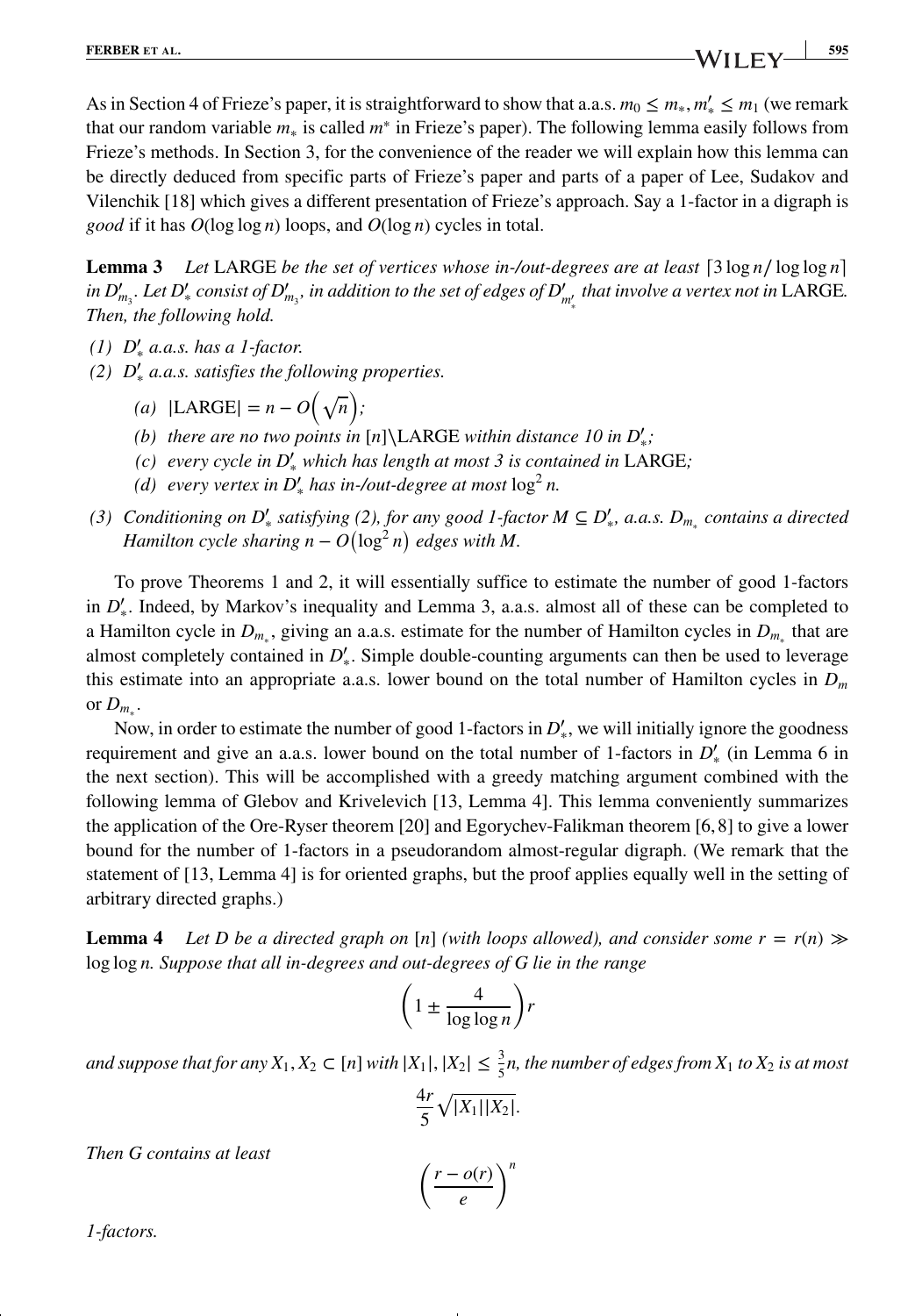The final step is to show that a large fraction of the 1-factors in  $D'_{*}$  are good. For this, observe that there is a natural correspondence between directed graphs (with loops) on the vertex set [*n*], and bipartite graphs with vertex set [*n*] *⊔* [*n*]. Indeed, given a directed graph *D* on the vertex set [*n*], consider the bipartite graph with parts *V*<sub>1</sub>, *V*<sub>2</sub> which are disjoint copies of [*n*], and with an edge between  $x \in V_1$ and  $y \in V_2$  for each  $(x, y) \in E(D)$ . For the rest of the paper, we will sometimes view directed graphs with loops as bipartite graphs, wherever it is convenient. Now, the distribution of  $D'_{*}$  (as a bipartite graph) is invariant under permutations of  $V_2$ , so we can realize the distribution of  $D'_{\ast}$  via a two-phase procedure that first generates a random instance of  $D'_{*}$  then randomly permutes  $V_2$ . Using Markov's inequality, it will then suffice to show that for any particular directed 1-factor in  $D'_{*}$ , the random permutation will a.a.s. cause it to become good. This will be accomplished with well-known results about the cycle structure of a random permutation.

We end this section with two different versions of the Chernoff bound, which will be useful in the proofs. The first follows from [2, Corollary A.1.10] and the second appears in [15, Corollary 2.3].

**Lemma 5** *Suppose*  $X \in Bin(n, p)$ *.* 

- *(1) If a* > 4 $\mathbb{E}X$  *then*  $Pr(X \ge a) < exp(-(a-1)\log(a/\mathbb{E}X))$ .
- *(2) If*  $\epsilon$  ≤ 3/2 *then* Pr( $|X \mathbb{E}X|$  ≥  $\epsilon \mathbb{E}X$ ) ≤ 2 exp( $-(\epsilon^2/3)\mathbb{E}X$ ).

## **3 PROOFS OF THEOREMS 1 AND 2**

First, we deal with the upper bounds. For  $m \geq (\log n + \omega(1))/n$ , in the binomial random digraph  $\mathbb{D}(n,m/N)$ , the expected number  $\mathbb{E}[X]$  of Hamilton cycles is  $(n-1)!(m/N)^n$ , so by Markov's inequality and the fact that  $n = (1 + o(1))^n$ , the probability there are more than  $n^2 \mathbb{E}X = n!(m/N)^n(1 + o(1))^n$ Hamilton cycles is *o*(1∕*n*). Now, the Pittel inequality (see [15, p. 17]) says that if an event holds with probability  $1 - o(1/n)$  in the binomial model  $D(n, m/N)$  then it holds a.a.s. in the uniform model  $\mathbb{D}(n,m)$ , and applying this to  $D_m$  gives the required a.a.s. upper bound in Theorem 1. For the upper bound in Theorem 2 we can simply recall the definition of  $m_1$  in (1), observe that a.a.s.  $D_{m_1} \subseteq D_{m_1}$ and  $m<sub>*</sub> = (1 - o(1))m<sub>1</sub>$ , and apply the upper bound of Theorem 1 with  $m = m<sub>1</sub>$ .

Now we prove the lower bounds. As outlined in Section 2, we first prove the following lemma.

**Lemma 6** *A.a.s. D*′ <sup>∗</sup> *contains at least*

$$
\left((1-o(1))\frac{2\log n}{3e}\right)^n
$$

*1-factors.*

The following lemma proves some simple pseudorandomness properties of  $D'_{m_3}$ , which we will use to apply Lemma 4 to prove Lemma 6.

**Lemma 7** *For vertex subsets*  $X_1, X_2$  *of a digraph, let*  $e(X_1, X_2)$  *be the number of edges from*  $X_1$  *to*  $X_2$ *. The following properties hold a.a.s. in*  $D'_{m_3}$ *.* 

*(1) For any*  $X_1$  ⊆ [*n*] *and*  $X_2$  ⊆ [*n*]*, if*  $|X_1||X_2| \gg n^2$ / log *n then* 

$$
\left|e(X_1, X_2) - |X_1||X_2|\frac{m_3}{n^2}\right| \le 4\sqrt{|X_1||X_2|\frac{m_3}{n}}.
$$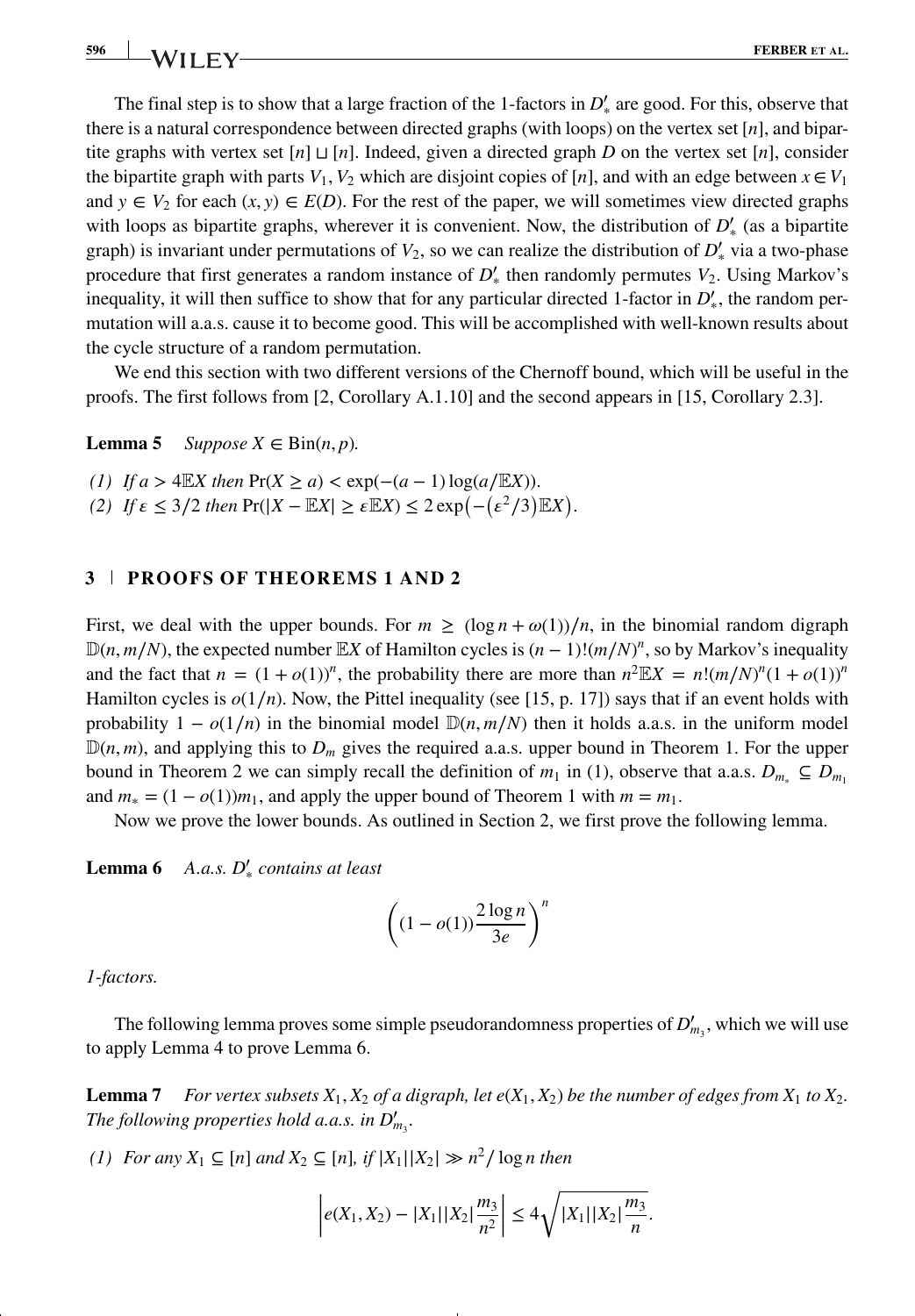*(2) For any*  $X_1$  ⊂ [*n*] *and*  $X_2$  ⊂ [*n*] *with*  $|X_1|, |X_2|$  ≤  $\frac{3}{5}$ *n, we have* 

$$
e(X_1, X_2) \le \frac{4m_3}{5n} \sqrt{|X_1||X_2|}.
$$

*Proof* Using the Pittel inequality (see [15, p. 17]), it suffices to instead prove that these properties hold with probability  $1 - o(1/n)$  in the binomial random digraph  $\mathbb{D}'(n, m_3/n^2)$ . Let  $x_1 = |X_1|$  and  $x_2 = |X_2|$ ; for both properties, without loss of generality it suffices to consider the case where  $x_2 \ge x_1$ .

For the first property, note that

$$
\mathbb{E}[e(X_1,X_2)] = x_1x_2\frac{m_3}{n^2} \gg n,
$$

implying also that  $\mathbb{E}e(X_1, X_2) \gg 4\sqrt{x_1x_2m_3/n}$ . So by part (2) of Lemma 5, we have

$$
\Pr\left(\left|e(X_1, X_2) - x_1x_2\frac{m_3}{n^2}\right| \ge 4\sqrt{x_1x_2\frac{m_3}{n}}\right) \le 2\exp(-3n) \ll 2^{-2n}/n.
$$

As there are at most  $2^{2n}$  viable choices of  $X_1$  and  $X_2$ , we obtain the first property by applying the union bound.

For the second property, note that if  $x_1, x_2 \leq \frac{3}{5}n$  then

$$
\frac{4m_3}{5n}\sqrt{x_1x_2} \ge x_1x_2\frac{m_3}{n^2} + 4\sqrt{x_1x_2\frac{m_3}{n}},
$$

so if  $x_2 \ge x_1 \ge n/\log \log n$  (implying that  $x_1x_2 \gg n^2/\log n$ ) then the second property follows from the first. It remains to consider the case where  $x_1 < n/ \log \log n$ . Note that the in-/out-degree of each vertex is binomially distributed with mean  $m_3/n \le \log n$ , so by part (1) of Lemma 5 and the union bound, with probability  $1 - o(1/n)$  each in-/out-degree is at most 5 log *n*. This means that if say  $x_2 \ge 100x_1$ then the number of edges from  $X_1$  to  $X_2$  is at most  $(5 \log n)x_1 < (4/5)(m_3/n)\sqrt{x_1x_2}$  and the second property is satisfied. So we only need to deal with the case where  $x_1 \le x_2 \le 100x_1 < 100n/\log\log n$ . Again using part (1) of Lemma 5, the fact that  $\sqrt{x_1 x_2} = \Theta(x_2)$ , and the evaluation of  $\mathbb{E}[e(X_1, X_2)]$  at the beginning of the proof, we have

$$
\Pr\bigg(e(X_1, X_2) > \frac{4m_3}{5n} \sqrt{x_1 x_2}\bigg) = \exp(-\omega(x_2 \log n)).
$$

Noting that  $\binom{n}{x_1}$ )( *<sup>n</sup> x*2  $\leq$   $(ne/x_1)^{x_1}(ne/x_2)^{x_2}$  =  $exp(O(x_2 log(n/x_2)))$ , the desired result follows using the union bound.  $\Box$ 

Now we are ready to prove Lemma 6.

*Proof of Lemma 6* Recall that digraphs with loops on the vertex set [*n*] can be equivalently viewed as bipartite graphs with bipartition  $[n] \sqcup [n] = V_1 \cup V_2$ , where an edge  $(x, y) \in V_1 \times V_2$  appears if and only if  $(x, y) \in E(D)$ . A 1-factor in such a directed graph corresponds to a perfect matching in the corresponding bipartite graph. Under this equivalence, by part (1) of Lemma 3 we know that *D*′ <sup>∗</sup> a.a.s. contains a perfect matching, and by definition it contains  $D'_{m_3}$ , so it suffices to prove that a.a.s. for any perfect matching *M*, the bipartite graph  $G = D'_{m_3} \cup M$  has the desired number of perfect matchings. So, assume that the properties in Lemma 7 hold, and consider a perfect matching *M*. First we set aside a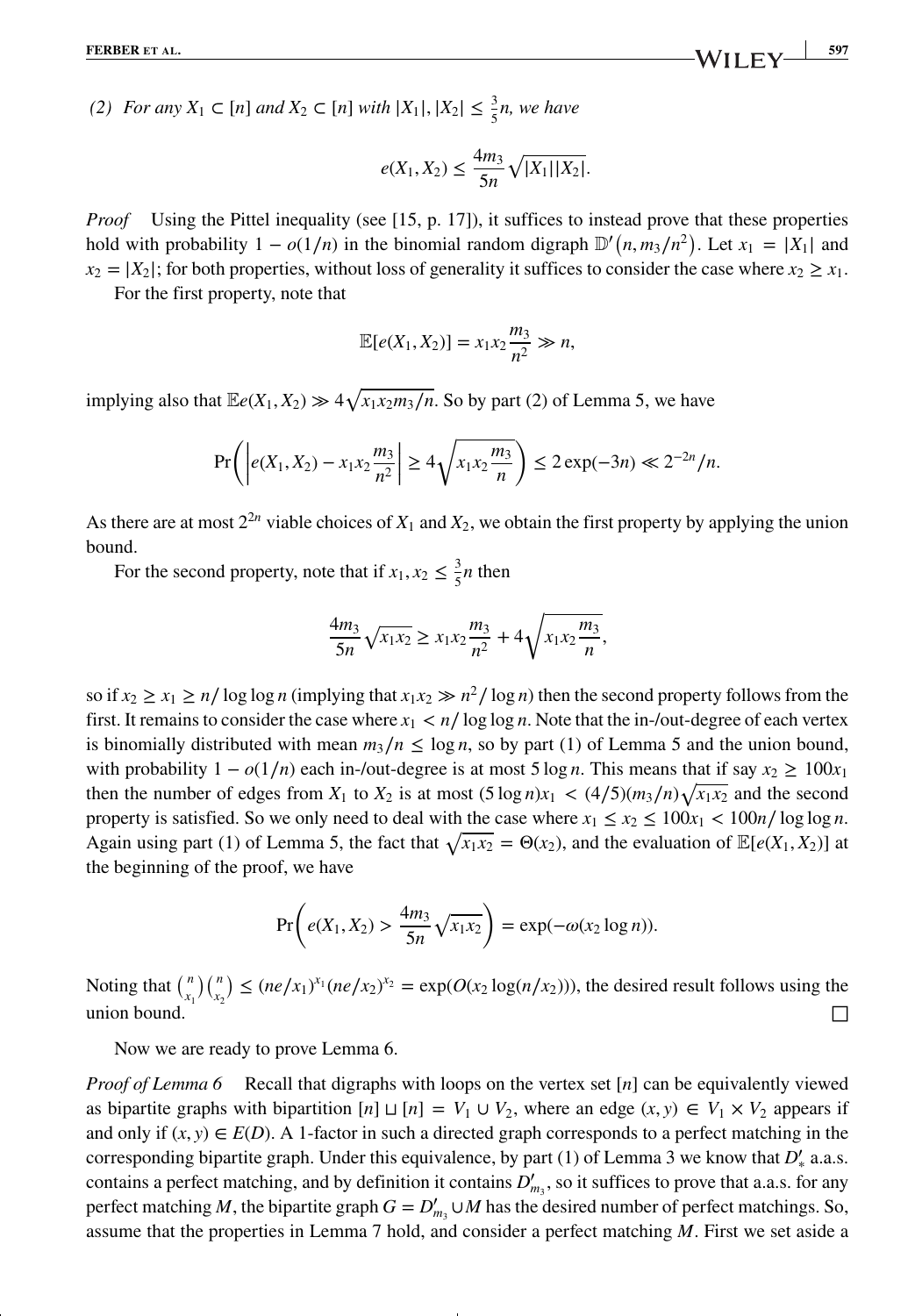small subgraph of *M* containing the vertices with irregular degree. We do this greedily: as long as there is a "bad" vertex *v* with degree less than  $(1 - 4/\log \log n)m_3/n$  or greater than  $(1 + 4/\log \log n)m_3/n$ , take the edge of  $M$  containing  $\nu$  and remove its vertices from  $G$ . We claim that this process deletes fewer than 4*n*∕(log log *n*) <sup>2</sup> pairs of vertices before terminating. Indeed, suppose that at some stage of the process  $4n/(\log \log n)^2$  pairs have been deleted. Then at least  $n/(\log \log n)^2$  of these pairs involve bad vertices that are all in the same part, and are all bad in the same way (they all either have too-high degree or too-low degree). Let  $X_1$  be a subset of  $n/(\log \log n)^2$  of these bad vertices, assuming without loss of generality that they are all in  $V_1$ . Also, let  $Y_2$  be the set of  $4n/(\log \log n)^2$  vertices of  $V_2$  that have been deleted. Now, we have either

$$
e(X_1, V_2) > \left(1 + \frac{4}{\log \log n}\right) \frac{m_3}{n} \cdot \frac{n}{(\log \log n)^2}
$$

or

$$
e(X_1, V_2 \backslash Y_2) < \left(1 - \frac{4}{\log \log n}\right) \frac{m_3}{n} \cdot \frac{n}{(\log \log n)^2}.
$$

In the first case, we have

$$
e(X_1, V_2) - |X_1||V_2|\frac{m_3}{n^2} > \frac{4m_3}{(\log\log n)^3} > 4\sqrt{|X_1||V_2|\frac{m_3}{n}}
$$

and in the second case we have

$$
|X_1||V_2\setminus Y_2|\frac{m_3}{n^2}-e(X_1,V_2\setminus Y_2)>\frac{4m_3}{(\log\log n)^3}\left(1-\frac{1}{\log\log n}\right)>4\sqrt{|X_1||V_2\setminus Y_2|\frac{m_3}{n}},
$$

both of which contradict property (1) of Lemma 7. So, after at most 4*n*∕(log log *n*) <sup>2</sup> deletions, we obtain a bipartite graph (equivalently, directed graph) *D* with all degrees in the range

$$
\frac{m_3}{n} \left( 1 \pm \frac{4}{\log \log n} \right).
$$

Applying Lemma 4 (using the second property of Lemma 7), *D* has

$$
\left((1 - o(1))\frac{m_3}{en}\right)^{n - O(n/(\log \log n)^2)} = \left((1 - o(1))\frac{2\log n}{3e}\right)^n
$$

perfect matchings, which can each be combined with the deleted edges of *M* to give the desired number of perfect matchings in  $G$ .

Now we prove Theorem 2.

*Proof of Theorem 2* Let  $\sigma$  be a uniformly random permutation of [*n*]. For a directed edge  $e = (v, w)$ , let  $\sigma(e) = (v, \sigma(w))$ , and for a digraph *D* let  $\sigma(D) = {\sigma(e) : e \in D}$ . Conditioning on  $D'_{*}$ , for any directed 1-factor *M* in  $D'_{*}$ , note that  $\sigma(M)$  corresponds to a uniformly random permutation of [*n*], so a.a.s. has fewer than  $\log \log n$  loops (the expected number of such is exactly 1), and has fewer than 2 log *n* cycles (see for example [4, Theorem 14.28]). By Markov's inequality, a.a.s. at most a  $o(1)$ -fraction of the 1-factors in  $\sigma(D'_*)$  have more than 2 log *n* cycles or more than log log *n* loops. Note that  $\sigma(D'_*)$  actually has the same distribution as  $D'_*$  (because  $\sigma(D'_*)$ ) can be obtained with the same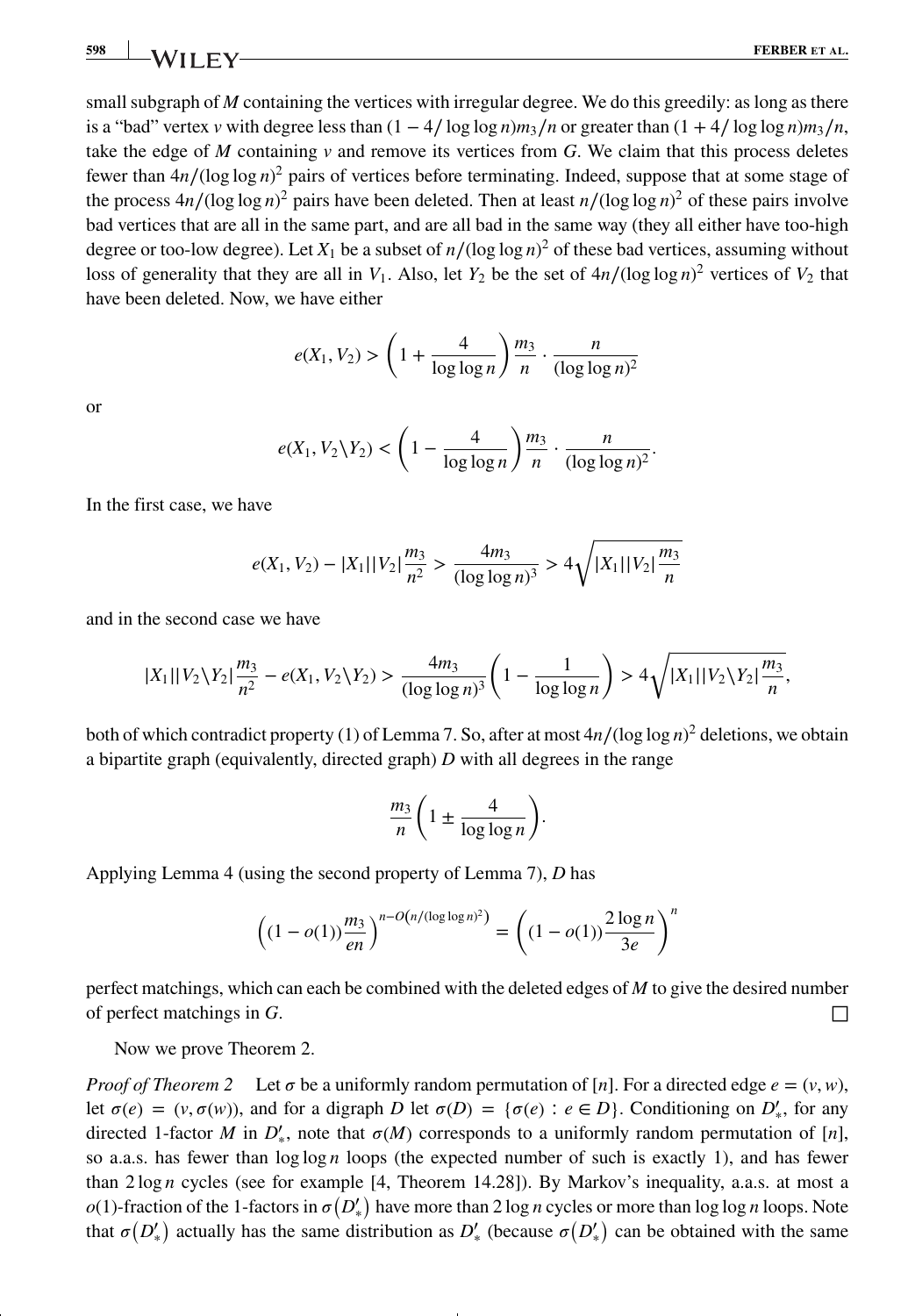definition as  $D'_{*}$ , using the sequence of edges  $\sigma(e'_{1}), \ldots, \sigma(e'_{n^{2}})$ ) in place of  $e'_{1}, \ldots, e'_{n^{2}}$ ). So, we have proved that a.a.s. *D'*<sub>\*</sub> contains at least

$$
\left((1-o(1))\frac{2\log n}{3e}\right)^n
$$

good 1-factors. Condition on such an outcome of  $D'_{\ast}$  also satisfying part (2) of Lemma 3. Note that every 1-factor in  $D'_*$  has all but  $2(n - |LARGE|) = O(\sqrt{n})$  of its directed edges between vertices in LARGE, and all other edges are also present in  $D'_{m_3}$ . Also, by part (3) of Lemma 3 and Markov's inequality, a.a.s. at most an  $o(1)$ -fraction of the good 1-factors in  $D'_{*}$  cannot be transformed into a Hamilton cycle in  $D_{m_*}$  by modifying fewer than  $O(\log^2 n)$  of their edges. Since  $D'_*$  has  $m_3 + O(\sqrt{n}\log^2 n) = O(n\log n)$  edges, for any given Hamilton cycle in  $D_{m_*}$ , the number of 1-factors it could have been transformed from is at most

$$
\sum_{i \le O(\log^2 n)} \binom{n}{i} \binom{O(n \log n)}{i} = (1 + o(1))^n.
$$

Therefore, in  $D_m$ , there are a.a.s. at least

$$
\left((1-o(1))\frac{2\log n}{3e}\right)^n
$$

Hamilton cycles which have all but at most  $O(\sqrt{n} + \log^2 n) = O(\sqrt{n})$  of their edges in  $D_{m_3}$ . (Note that every non-loop edge of  $D'_{m_3}$  is also in  $D_{m_3}$ .) We say such Hamilton cycles are *almost-contained* in  $D_m$ .

Let *I* be a uniformly random subset of  $[m_0]$  of size  $m_3$ , and let  $D_l = \{e_i : i \in I\}$ . Let *X* be the number of Hamilton cycles in  $D_{m<sub>s</sub>}$  and let  $X_I$  be the number of Hamilton cycles in  $D_{m<sub>s</sub>}$  that are almost-contained in *D<sub>I</sub>*. Conditioning on  $D_{m<sub>s</sub>}$ , and considering any Hamilton cycle  $H \in D_{m<sub>s</sub>}$ , for any *i* there are  $\binom{n}{i} \binom{m_0 - n}{m_3 - (n-1)}$ *m*3−(*n*−*i*) ) possibilities for *I* containing all but *i* edges of *H*. We can then compute that the probability  $H$  is almost-contained in  $D_I$  is

$$
\frac{\sum_{i \le O(\sqrt{n})} {n \choose i} {m_0 - n \choose m_3 - (n-i)} \over {m_0 \choose m_3}}
$$
\n
$$
= \sum_{i \le O(\sqrt{n})} {n \choose i} (m_0 - m_3)(m_0 - m_3 - 1) \dots (m_0 - m_3 - i + 1) \frac{m_3(m_3 - 1) \dots (m_3 - n + i + 1)}{m_0(m_0 - 1) \dots (m_0 - n + 1)}
$$
\n
$$
= (n \log n)^{O(\sqrt{n})} \frac{m_3(m_3 - 1) \dots (m_3 - n + 1)}{m_0(m_0 - 1) \dots (m_0 - n + 1)} = \left(\frac{2}{3} + o(1)\right)^n.
$$

So,  $\mathbb{E}[X_I | D_{m_*}] = (2/3 + o(1))^n X$ . Then, Markov's inequality says that a.a.s.

$$
X_I \le n\left(\frac{2}{3} + o(1)\right)^n X = \left(\frac{2}{3} + o(1)\right)^n X.
$$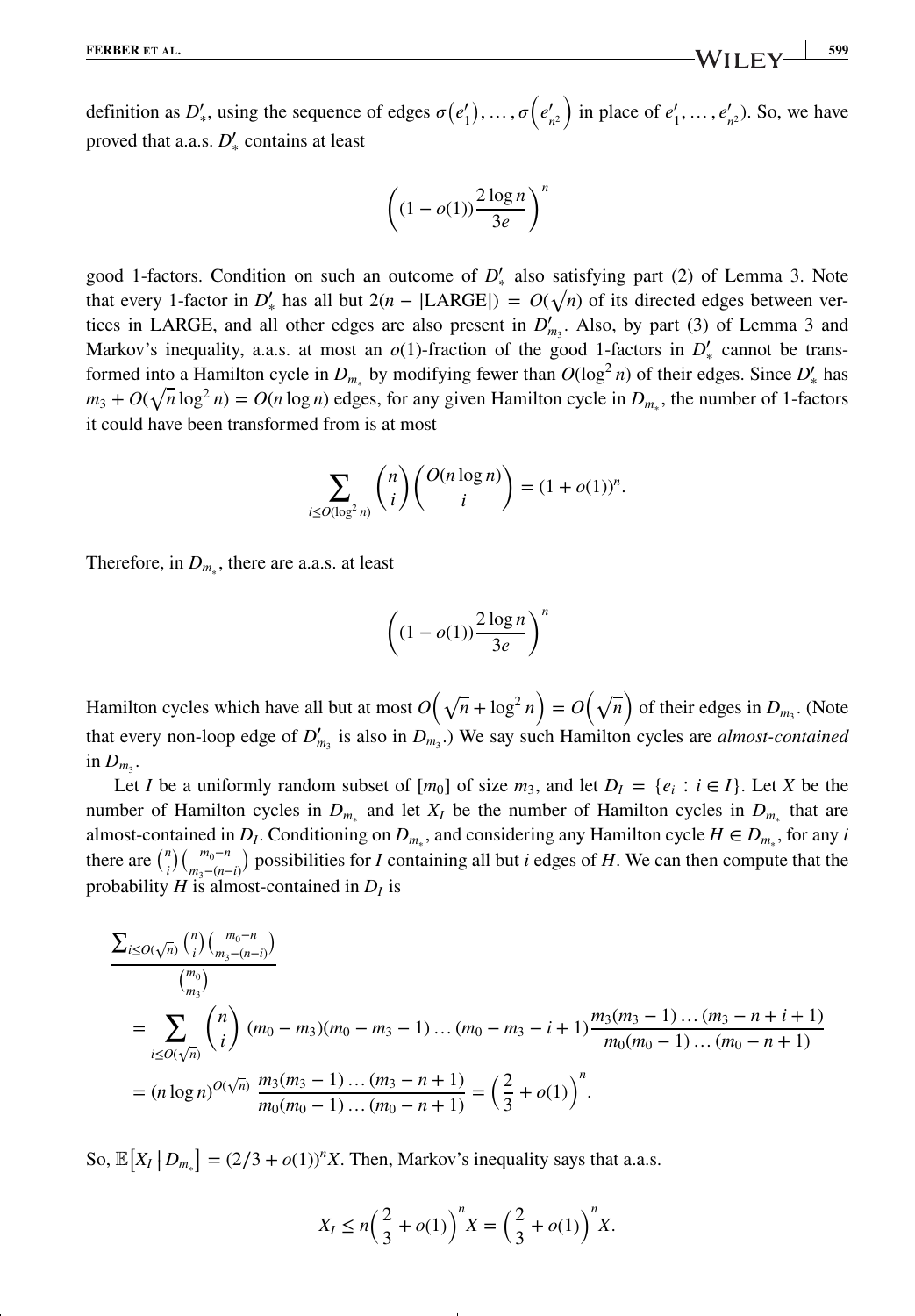On the other hand, conditioning on the event  $m_* \geq m_0$  (which holds a.a.s.), each  $X_I$  has the same distribution as  $X_{\lceil m_3 \rceil}$ , so a.a.s.

$$
X_I \ge \left( (1 - o(1)) \frac{2 \log n}{3e} \right)^n.
$$

The desired result that a.a.s.  $X \ge ((1 - o(1)) \log n/e)^n = n!((1 + o(1)) \log n/n)^n$  follows.

Finally, we deduce Theorem 1 from Theorem 2.

*Proof of Theorem 1* Choose  $m'_1 \le m$  such that  $m'_1 = n \log n + \omega(n)$  and  $m'_1 \sim n \log n$ . We a.a.s. have  $m_* \leq m'_1$  so a.a.s.  $D_{m'_1}$  has at least  $((1 + o(1)) \log n/e)^n$  Hamilton cycles, by Theorem 2. Let *I* be a uniformly random subset of  $[m]$  of size  $m'_1$ , and let  $D_I = \{e_i : i \in I\}$ . Let *X* be the number of Hamilton cycles in  $D_m$  and let  $X_I$  be the number of Hamilton cycles in  $D_I$ . Conditioning on  $D_m$ , for any Hamilton cycle  $H$  in  $D_m$  we have

$$
\Pr(H \subseteq D_I) = \frac{{\binom{m-n}{m'_1 - n}}}{\binom{m}{m'_1}} = \left( (1 + o(1)) \frac{m'_1}{m} \right)^n = \left( (1 + o(1)) \frac{n \log n}{m} \right)^n,
$$

so  $\mathbb{E}[X_I | D_{m_*}] = ((1 + o(1))n \log n/m)^n X$  and by Markov's inequality, a.a.s.

$$
X_I \le \left( (1 + o(1)) \frac{n \log n}{m} \right)^n X.
$$

On the other hand, by Theorem 2 and the fact that each  $X_I$  has the same distribution as  $X_{[m'_1]}$  we a.a.s. have  $X_I \ge ((1 - o(1)) \log n/e)^n$ , and the desired result that a.a.s.  $X \ge ((1 - o(1))m/(ne))^n$  $n!((1 - o(1))m/N)^n$  follows. *n* follows.

### **REFERENCES**

- 1. M. Ajtai, J. Komlós, and E. Szemerédi, *First occurrence of Hamilton cycles in random graphs*, North-Holland Math. Stud. **115** (1985), 173–178.
- 2. N. Alon and J. H. Spencer, *The probabilistic method*, 4th ed., John Wiley & Sons, New York, 2016.
- 3. B. Bollobás, *The evolution of sparse graphs, graph theory and combinatorics (Cambridge 1983)*. Graph Theory and Combinatorics: Proceedings of the Cambridge Combinatorial Conference in honour of Paul Erdös, Academic Press, London, pp. 35–37, 1984.
- 4. B. Bollobás, *Random graphs, no. 73*, Cambridge University Press, Cambridge, 2001.
- 5. C. Cooper and A. M. Frieze, *On the number of Hamilton cycles in a random graph*, J. Graph Theory. **13** (1989), no. 6, 719–735.
- 6. G. Egorychev, *The solution of Van der Waerden's problem for permanents*, Adv. Math. **42** (1981), no. 3, 299–305.
- 7. P. Erdös and A. Rényi, *On the evolution of random graphs*, Publ. Math. Inst. Hung. Acad. Sci. **5** (1960), no. 1, 17–60.
- 8. D. I. Falikman, *Proof of the Van der Waerden conjecture regarding the permanent of a doubly stochastic matrix*, Math. Notes. **29** (1981), no. 6, 475–479.
- 9. A. Ferber, *Closing gaps in problems related to Hamilton cycles in random graphs and hypergraphs*, Electron. J. Comb. **22** (2015), no. 1, #P1.61.
- 10. A. Ferber, G. Kronenberg, and E. Long, *Packing, counting and covering Hamilton cycles in random directed graphs*, Isr. J. Math. **220** (2017), no. 1, 57–87.
- 11. A. Ferber and E. Long, *Packing and counting arbitrary Hamilton cycles in random digraphs*, Random Structures Algorithms. (early view).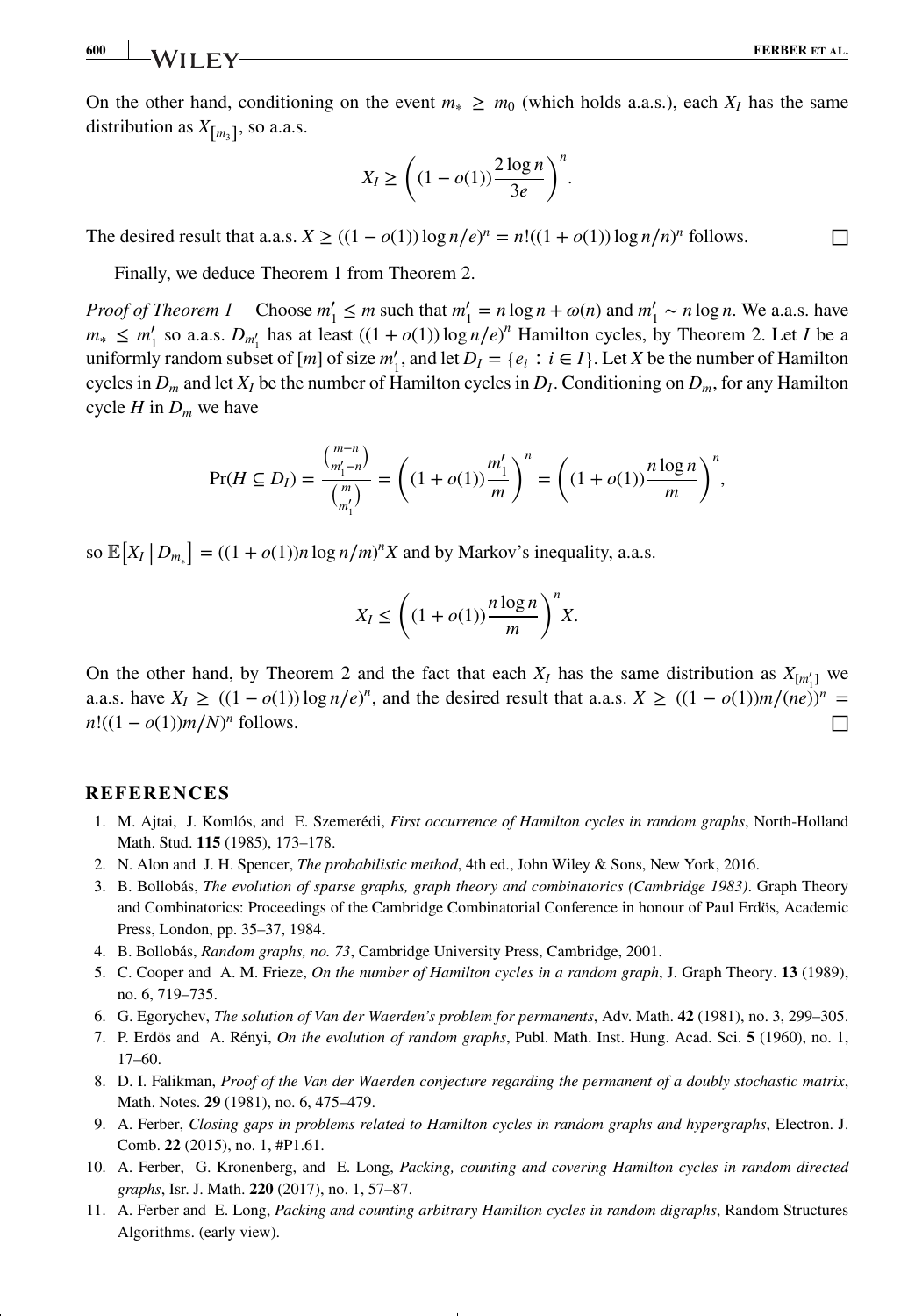- 12. A. M. Frieze, *An algorithm for finding Hamilton cycles in random directed graphs*, J. Algorithms. **9** (1988), no. 2, 181–204.
- 13. R. Glebov and M. Krivelevich, *On the number of Hamilton cycles in sparse random graphs*, SIAM J. Discrete Math. **27** (2013), no. 1, 27–42.
- 14. S. Janson, *The numbers of spanning trees, Hamilton cycles and perfect matchings in a random graph*, Comb. Probab. Comput. **3** (1994), no. 01, 97–126.
- 15. S. Janson, T. Łuczak, and A. Ruciński, *Random graphs*, Cambridge University Press, New York, 2000.
- 16. R. M. Karp, *Reducibility among combinatorial problems*. Complexity of Computer Computations *(R. E. Miller, J. W. Thatcher, eds.)*, Plenum, New York, vol. 10, pp. 85–104, 1972.
- 17. A. D. Korshunov, *Solution of a problem of Erdös and Rényi on Hamilton cycles in nonoriented graphs*, Soviet Math. Dokl. **17** (1976), 760–764.
- 18. C. Lee, B. Sudakov, and D. Vilenchik, *Getting a directed Hamilton cycle two times faster*, Comb. Probab. Comput. **21** (2012), no. 05, 773–801.
- 19. C. McDiarmid, *Clutter percolation and random graphs*. Mathematical Programming Studies-Combinatorial Optimization II, North-Holland Publishing Company, Amsterdam, pp. 17–25, 1980.
- 20. O. Ore, *Theory of graphs*. Vol. 38, American Mathematical Society, Providence, RI, 1962.
- 21. L. Pósa, *Hamiltonian circuits in random graphs*, Discrete Math. **14** (1976), no. 4, 359–364.
- 22. B. Sudakov, *Robustness of graph properties*. Surveys in Combinatorics 2017. London Mathematical Society Lecture Note Series *( A. Claesson, M. Dukes, S. Kitaev, D. Manlove, K. Meeks, eds.)*, Cambridge University Press, Cambridge, vol. 440, pp. 372–408, 2017.

**How to cite this article:** Ferber A, Kwan M, Sudakov B. Counting Hamilton cycles in sparse random directed graphs. *Random Struct Alg.* 2018;53:592–603. https://doi.org/10.1002/rsa.20815

## **APPENDIX A: DISCUSSION OF LEMMA 3**

In this section we justify Lemma 3. First, note that part (1) is proved in "phase 1" of Frieze's paper [12, Section 4]. Specifically, he considers a digraph  $E^1 = E^{1+} \cup E^{1-}$ , where  $E^{1+} \subseteq D'_{m_*}$  consists of the first 10 edges pointing away from each vertex *v* (or as many as possible if  $d^+(v) < 10$ ), and then  $E^{1-}$ consists of the first 10 edges pointing towards each vertex  $v$  (or as many as possible), disjoint to the edges of  $E^{1+}$ . Note that  $E^1 \subseteq D'_*$ . He then gives an algorithm to produce a 1-factor in  $E^1$ , and shows that this algorithm a.a.s. succeeds. Although he states this algorithm for the loopless model, his proof that it a.a.s. succeeds (in his Lemma 4.2) starts by showing the corresponding fact for the model with loops, which is what we need.

Next, part  $(2)$  is very routine. For each vertex  $\nu$ , a concentration inequality for the hypergeometric distribution (for example, [15, Theorem 2.10]) shows that the probability that  $d^-(v) > \log^2 n$  or  $d^+(v) > \log^2 n$  in  $D'_{m_1}$  is  $o(1/n)$ . Since a.a.s.  $D'_{m_1} \supseteq D'_{*}$ , (d) immediately follows from the union bound. Then, (a) appears as Lemma 5.1 in Frieze's paper and (b) appears as Lemma 6.4. Specifically, his proof of Lemma 5.1 (which is basically an application of the Chernoff bound) shows that the probability that a particular vertex *v* is not in LARGE is  $O(n^{-2/3})$ . Now, let  $d^-(v)$ ,  $d^+(v)$  be the in-/out-degrees of *v* in  $D'_{m_1}$ , and condition on any particular outcomes of the values of  $d^-(v)$ ,  $d^+(v)$ , each at most  $\log^2 n$  (this conditioning determines whether  $v \in \text{LARGE}$ ). In  $D'_{m_1}$ , the probability *v* is a loop is  $O((d^-(v) + d^+(v))/n) = O(\log^2 n/n)$ , the probability it is in a cycle of length 2 is  $O(n(d^-(v)/n)(d^+(v)/n)) = O(\log^4 n/n)$ , and the probability it is in a cycle of length 3 is  $O(n^2(d^-(v)/n)(d^+(v)/n)(m_1/n^2)) = O(\log^5 n/n)$ . Therefore the total probability *v* is involved in a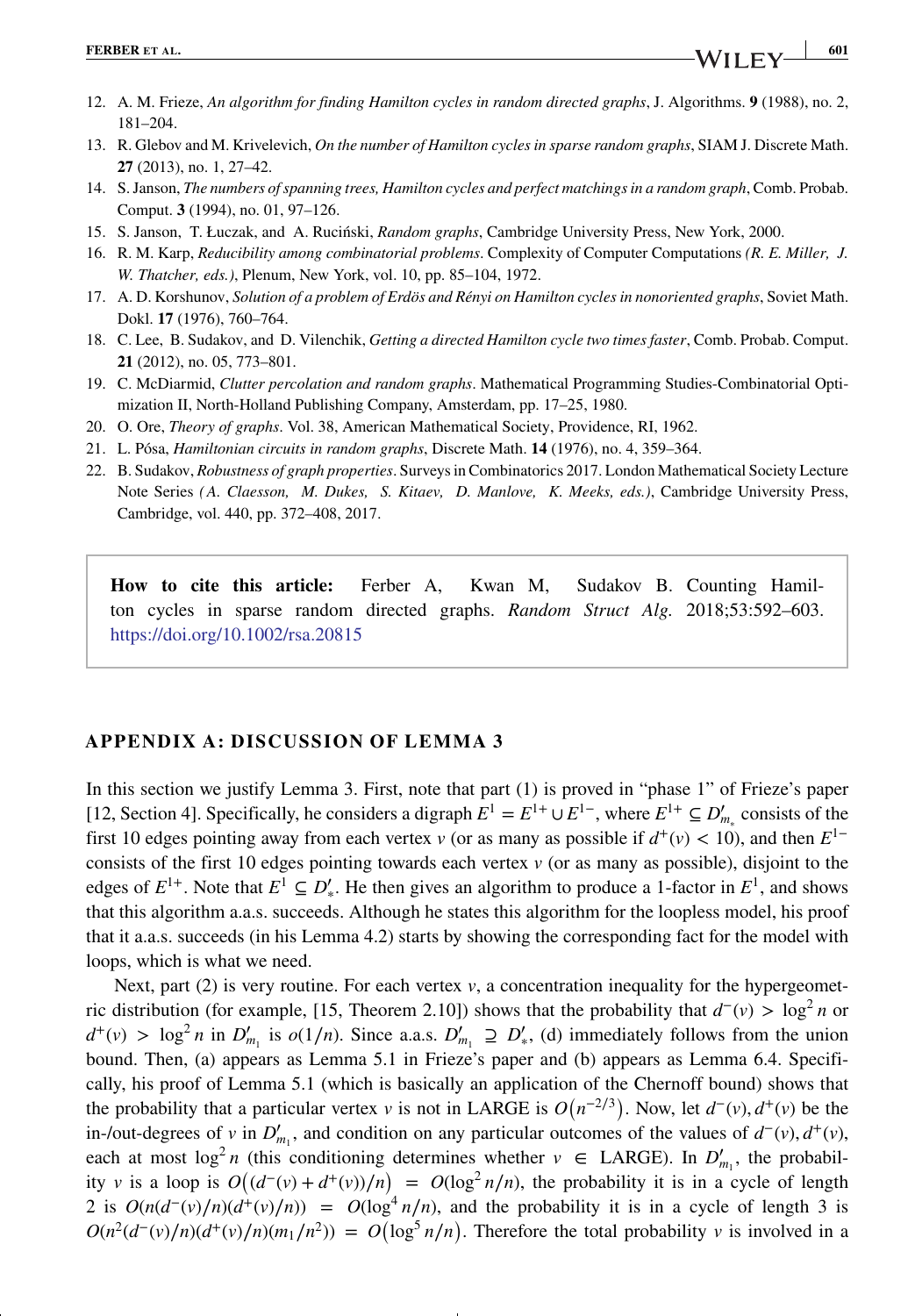**602 WII FV FERBER** ET AL.

cycle of length at most 3 in  $D'_{m_1}$  is  $O(\log^5 n/n)$ . Recalling that  $d^-(v)$ ,  $d^+(v) \le \log^2 n$  with probability 1 − *o*(1∕*n*), the unconditional probability that *v* is outside LARGE and is also involved in a cycle of length at most 3 in  $D'_{m_1}$  is  $O(n^{-2/3} \log^5 n/n) + o(1/n) = o(1/n)$ . By the union bound, a.a.s. there is no such vertex. Using the fact that a.a.s.  $D'_* \subseteq D'_{m_1}$ , it follows that in  $D'_*$  a.a.s. every cycle of length at most 3 is contained in LARGE, proving (c).

It remains to justify part (3). Let  $D_{*}$  consist of  $D_{m}$ , in addition to the set of edges of  $D_{m}$ , that involve a vertex not in LARGE. We are conditioning on an outcome of  $D'_{\ast}$  satisfying (2); additionally condition on a consistent outcome of  $D_*$ . Now consider any good 1-factor  $M \subseteq D'_*$  (recall that this means *M* has at  $O(\log \log n)$  loops and  $O(\log n)$  cycles in total). Note that our good 1-factor  $M \subseteq D'_{*}$ is also a subgraph of *D*∗, except for its loops.

Since every loop of *M* is in LARGE, its vertex *v* has degree  $\Omega(\log n / \log \log n)$  and is therefore adjacent to some vertex  $v_0$  in another cycle  $C = v_0v_1v_2 \ldots v_\ell v_0$  of M. By adding the "virtual edge"  $vv_1$ , if necessary, we can merge the loop with *C*. Do this repeatedly (avoiding the vertices used in previous steps) until there are no loops left, resulting in a vertex-disjoint set  $E_V$  of  $O(\log \log n)$  virtual edges and a 1-factor  $M_V \subseteq E_V \cup D_*$  with no loops, sharing  $n - O(\log \log n)$  of its edges with *M*. Note that new cycles of length at most 3 can only be created by merging loops and cycles of length 2, so all such cycles are contained in LARGE.

Now, since  $m_0 - m_3 = Ω(n \log n)$ , by (2a) and (2d) there are  $Ω(n \log n) - O(√n \log^2 n) = Ω(n \log n)$ edges of *Dm*<sup>∗</sup> that still have not been exposed. Conditionally, these comprise a uniformly random subset of Ω(*n* log *n*) edges between vertices in LARGE. Therefore it suffices to prove the following lemma.

**Lemma 8** *Let M be a 1-factor on the vertex set*  $[n]$  *with no loops and*  $O(log n)$  *cycles. Consider a set of vertices L ⊆* [*n*] *and consider a vertex-disjoint set E*<sup>V</sup> *of O*( (log log *n*) 3) *"forbidden edges". Let D be the directed graph obtained by adding a set of* Ω(*n* log *n*) *uniformly random non-loop edges between vertices of L, to M. Now, suppose the following conditions are satisfied.*

 $(a) |L| = n - O(\sqrt{n});$ 

*(b) in M there are no two vertices outside L within distance 10;*

*(c) every cycle in M of length at most 3 is contained in L.*

*Then a.a.s. D has a directed Hamilton cycle containing no edge of*  $E_v$  *and sharing n –*  $O(\log^2 n)$  *of its edges with M.*

This lemma follows from what is proved in Sections 5-6 of the arXiv version of the paper of Lee, Sudakov and Vilenchik [18] (compare with Lemma 3.1 of that paper). We outline the details. First, one reduces to the case where  $L = [n]$  via a "compression" argument. Specifically, start with *D* and for each vertex *v* ∉ *L*, suppose *v*<sub>−</sub>, *v*, *v*<sub>+</sub> appear in order on some cycle of *M*. Then we can replace *v*<sub>−</sub>, *v*, *v*<sub>+</sub> with a new vertex *v*′ where *v*′ takes as in-neighbors the in-neighbors of *v*<sup>−</sup> and as out-neighbors the out-neighbors of *v*+. Perform this operation repeatedly until there are no vertices left outside *L*. Since there are no two vertices outside *L* within distance 10, the compression operations do not interfere with each other, and since every cycle in *M* of length at most 3 is contained in *L*, no cycle of *M* becomes a loop. Denote the resulting compressed random digraph by  $D_c$ , and denote its 1-factor arising from *M* by of  $M_c$ . Note that a 1-factor in  $D_c$  sharing all but *z* of its edges with  $M_c$  yields a 1-factor in *D* sharing all but *z* of its edges with *M*, and note that the distribution of  $D_c$  is almost exactly the same as the distribution L obtained by adding a set of  $\Omega(n \log n)$  uniformly random non-loop edges to  $M_c$ . To be precise, the distribution of the compression of the "binomial version"  $D^{\text{bin}}$  of *D*, where every possible non-loop edge between vertices of *L* is added to *M* with probability  $p = \Omega(n \log n) / (|L|(|L| - 1))$ , coincides exactly with the "binomial version"  $\mathcal{L}^{bin}$  of  $\mathcal{L}$ , where one adds to  $M_c$  every possible non-loop